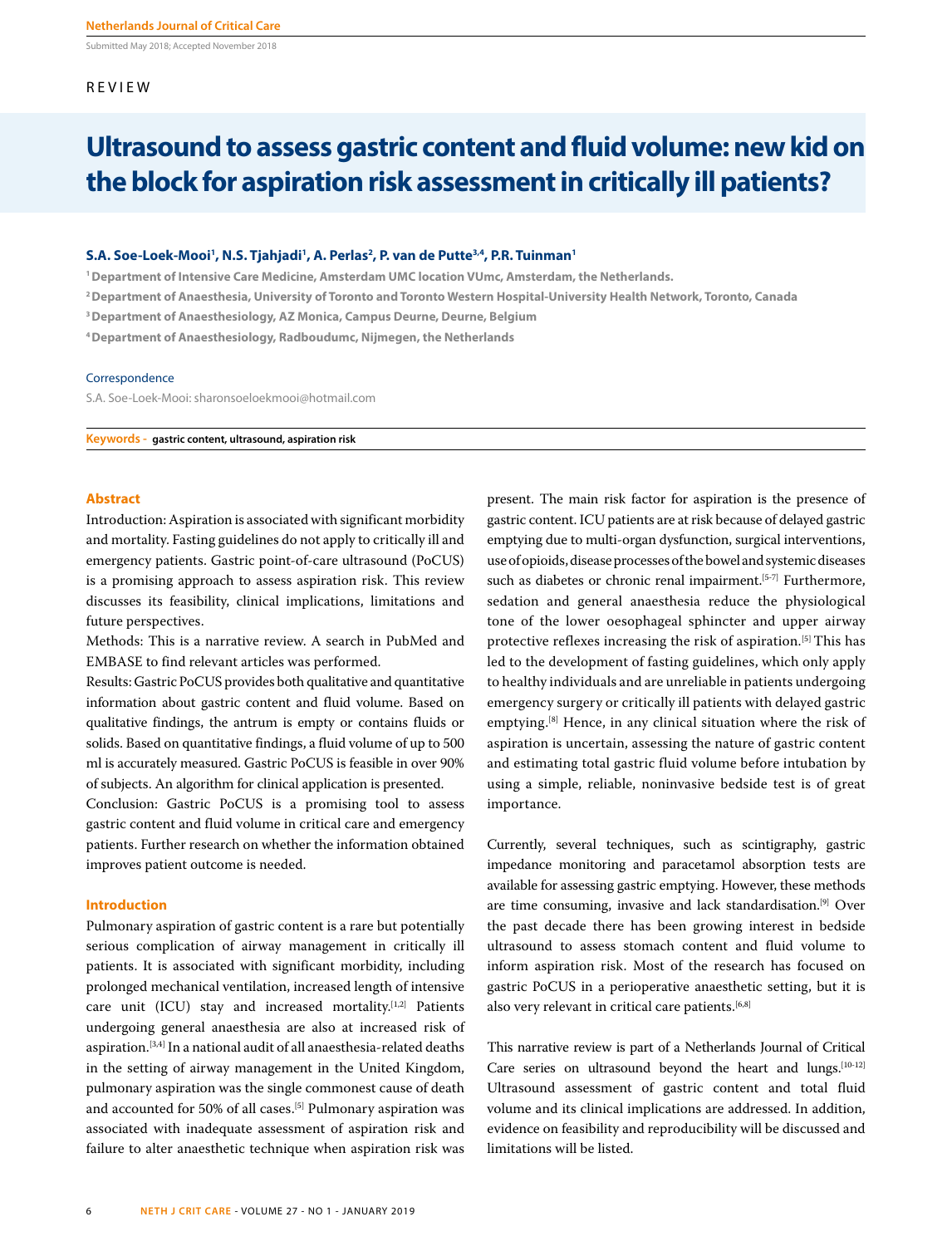#### **Methods**

This is a narrative review. A thorough literature search in PubMed and EMBASE was conducted to find relevant articles from inception to 16 March 2018. Two independent researchers (SSLM and NT) evaluated all abstracts and selected a sub-set of articles for full text-review. The MeSH terms "diagnostic imaging" or "ultrasonography" or "ultrasound" and "gastric emptying" or "stomach" or "gastroesophageal reflux" and "pneumonia", aspiration" or "respiratory aspiration of gastric content" were used. Animal studies or those conducted on paediatric patients (younger than 18 years) were excluded.

#### **Results**

#### *Image acquisition*

The exam is best performed with a curvilinear, low frequency (2-5 MHz) probe and the ultrasound machine in standard abdominal setting. The sagittal plane is used between the xiphoid and the umbilicus with the patient lying in the supine *(figure 1)* and the right lateral decubitus position. In general, the gastric antrum is the most accessible part of the stomach due to its superficial location in the epigastrium and the left side of the liver providing an amenable acoustic window. This is in contrast to the gastric body and the deeply located gastric fundus.<sup>[3,13]</sup>



**Figure 1.** Gastric PoCUS in the supine position using a curved array lowfrequency abdominal probe (2-5MHz)

Swiping the transducer from the left to right subcostal margins and gently tilting and rotating the probe makes the antrum appear as a hollow viscus identified by important landmarks, including the left lobe of the liver, body of the pancreas, abdominal aorta, inferior vena cava and both the superior mesenteric artery and vein *(figure 2)*. It is important to see the liver, aorta or inferior vena cava and antrum in the same ultrasound image in a sagittal epigastric section. In this way you are sure to image the antrum. The antrum is first scanned in the supine and then the right lateral decubitus position because the stomach's contents flow towards the more dependent areas of the distal antrum. This increases the accuracy to assess gastric content in



**Figure 2.** Gastric PoCUS of the antrum and important landmarks optained in the sagittal plane. A=antrum; Ao=aorta; L=liver; P=pancreas;

low-volume states.[3,13] The antrum reflects the contents of the entire stomach. However, an examination that is limited to the supine position only can grossly underestimate the amount of gastric content and therefore the risk of aspiration. In critically ill or traumatic brain injury patients in whom the examination in the right lateral decubitus position is not feasible, a semi-recumbent position (with the head elevated in 45 degrees) may be an acceptable alternative.[3,6] Of note, in the sagittal plane the gastric wall appears 4-6 mm thick and consists of five distinctive echogenic layers. From the inner to the outer surface, the five layers are as follows: a) hyperechoic mucosal-air interface, b) hypoechoic muscularis mucosae, c) hyperechoic submucosa, d) hypoechoic muscularis propria, and e) hyperechoic serosa-surrounding tissue interface.[3,13] These layers help differentiate the stomach from other hollow viscus.

#### **Image interpretation and results**

## *Qualitative assessment of gastric content: empty, clear fluid or thick fluid/solid contents?*

Determining the nature of gastric content is a key aspect in predicting aspiration risk. If the stomach is empty, the antrum appears small and may be either round or ovoid resembling a bull`s eye target pattern due to the absence of content, or flat with the anterior and posterior walls of the antrum juxtaposed. When clear fluid is present, the antrum increases in volume and becomes round and distended with hypoechoic or anechoic content *(figure 3)*. Gastric secretions, water, apple juice, tea and coffee appear hypoechoic or anechoic. Milk, thick fluids or suspensions have increased echogenicity.<sup>[3]</sup> The mixture of air bubbles or gas suspended in a background of clear fluid gives the antrum the aspect of a 'starry night'. These gas bubbles disappear rapidly within minutes of ingestion. Following a solid meal, the air mixes with the solid food during the chewing and swallowing processes. The relative amount of air, solids and liquid ingested in a larger meal will give the appearance of heterogeneous content with large particles or a 'frosted-glass' pattern on ultrasound imaging.<sup>[14,15]</sup>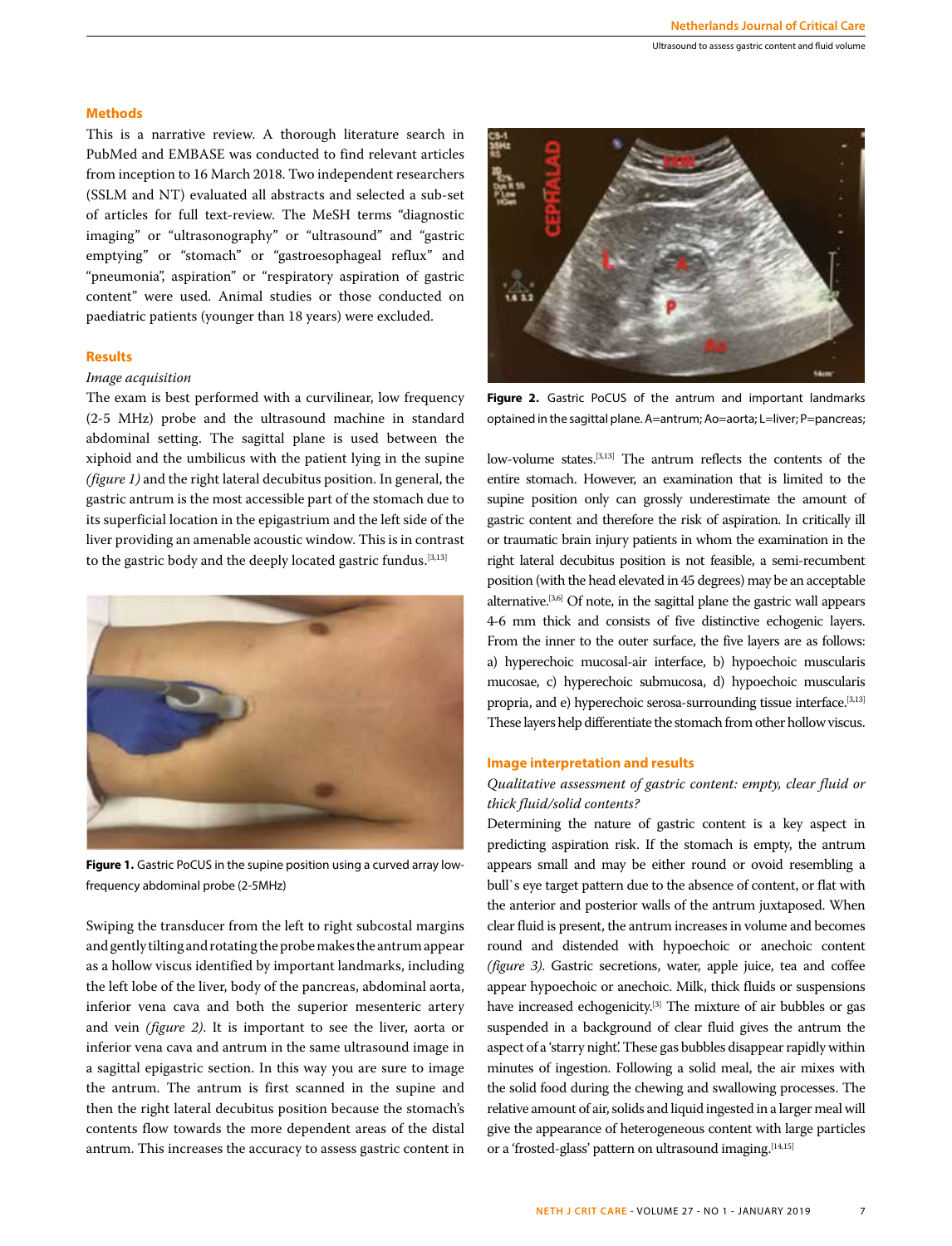Ultrasound to assess gastric content and fluid volume



**Figure 3.** Gastric PoCUS of the antrum with clear fluid, shown between the yellow arrows. Ao=aorta; L=liver; P=pancreas;

## *Quantitative assessment of gastric fluid volume*

To assess gastric fluid volume, first the cross-sectional area (CSA) of the antrum is measured by one of the following methods:

1) The two-diameter method, which calculates the CSA by measuring two perpendicular diameters of the antrum from serosa to serosa, assuming that the antrum has an elliptical shape and using a standard formula of the surface area of an ellipse.[16]

Formula:

CSA=  $(AP \times CC \times \pi)/4$ 

 where AP represents the anteroposterior antral diameter, CC represents the craniocaudal antral diameter.

2) The free-tracing method, which is applied by using the freetracing calliper of the ultrasound machine to measure the antral CSA. It is a simpler method that relies on a single dimensional measurement and does not require a formula. It has been shown to be accurate and to provide similar results to the two-diameter method.<sup>[16]</sup>

Essentially, both methods are equal, e.g. for a volume of 300 ml in the stomach, the difference between the two methods is not greater than 25 ml. Furthermore, all measurements need to be taken between peristaltic contractions to avoid underestimating gastric fluid volume and the full thickness of the gastric wall, thus serosa to serosa, must be included.<sup>[16]</sup> Lastly, when used for research purposes it is advised to measure the antral CSA three times and calculate the mean of these measurements for gastric fluid volume calculation.

A semi-quantitative three-point grading system is an easier method to differentiate low from high volume states *(table 1)*. Perlas et al. developed this three point grading system based on qualitative evaluation of the gastric antrum that is scanned in the supine and the right lateral decubitus position.<sup>[4]</sup> This grading system can be thought of as a 'screening' step as increasing grades correlate with higher gastric volume.<sup>[3,4]</sup> A grade 0 antrum is defined as one that appears empty in both the supine and right lateral decubitus position and suggests no gastric content. A grade 1 antrum appears empty in the supine position but clear fluid (anechoic content) is present in the right lateral decubitus position. The vast majority (95-98%) of healthy fasted adults presenting for elective surgery with a low aspiration risk have a grade 0 or 1 antrum.<sup>[4]</sup> These two grades correlate with low, negligible volumes of gastric secretions and suggest a low aspiration risk. On the other hand, a grade 2 antrum is defined as that in which clear fluid is present in both the supine and right lateral decubitus position. Neither a grade 2 antrum, nor solid content are common in fasting healthy subjects (<5%) and suggest a higher-than-baseline risk.

**Table 1.** Sonographic imaging of the antrum and content<sup>[3]</sup>

|              | Grade 0                                                        | Grade 1                                                                             | Grade 2                                             |  |  |
|--------------|----------------------------------------------------------------|-------------------------------------------------------------------------------------|-----------------------------------------------------|--|--|
| Antral shape | Small, collapsed or<br>round (bull's eye or<br>target pattern) | Round, distended                                                                    | Round, distended                                    |  |  |
| Antral wall  | Thick                                                          | Thin                                                                                | Thin                                                |  |  |
| Content      | Empty                                                          | Clear fluid in<br>the right lateral<br>decubitus position lateral decubitus<br>only | Clear fluid in both<br>supine and right<br>position |  |  |

After the antral CSA is measured as described above, the gastric fluid volume can be calculated by using one of the two available mathematical models. Both models were validated in non-pregnant adults and are contrasted in *table 2*. Both models are conceptually similar in that they show a linear correlation between a cross-sectional area of the gastric antrum and the total gastric fluid volume. They are also similar in that the antral area was measured scanning in a sagittal plane in the epigastric area, between peristaltic contractions and including the full thickness of the antral wall (from serosa to serosa). However, there were significant differences in the original patient sample used, the details of the scanning technique and the gold standard method that should be considered when deciding on the external validity and clinical application of each model.<sup>[17,18]</sup> In addition, Bouvet's model was derived with antral areas obtained in the semi-sitting position and is accurate for volumes up to 250 ml, while Perlas's model was derived from measurements in the right lateral decubitus position and is accurate for volumes up to 500 ml. The volume model derived in the right lateral decubitus position had a higher correlation coefficient of 0.86, p<0.001, compared with that derived in the semi-sitting position *(tables*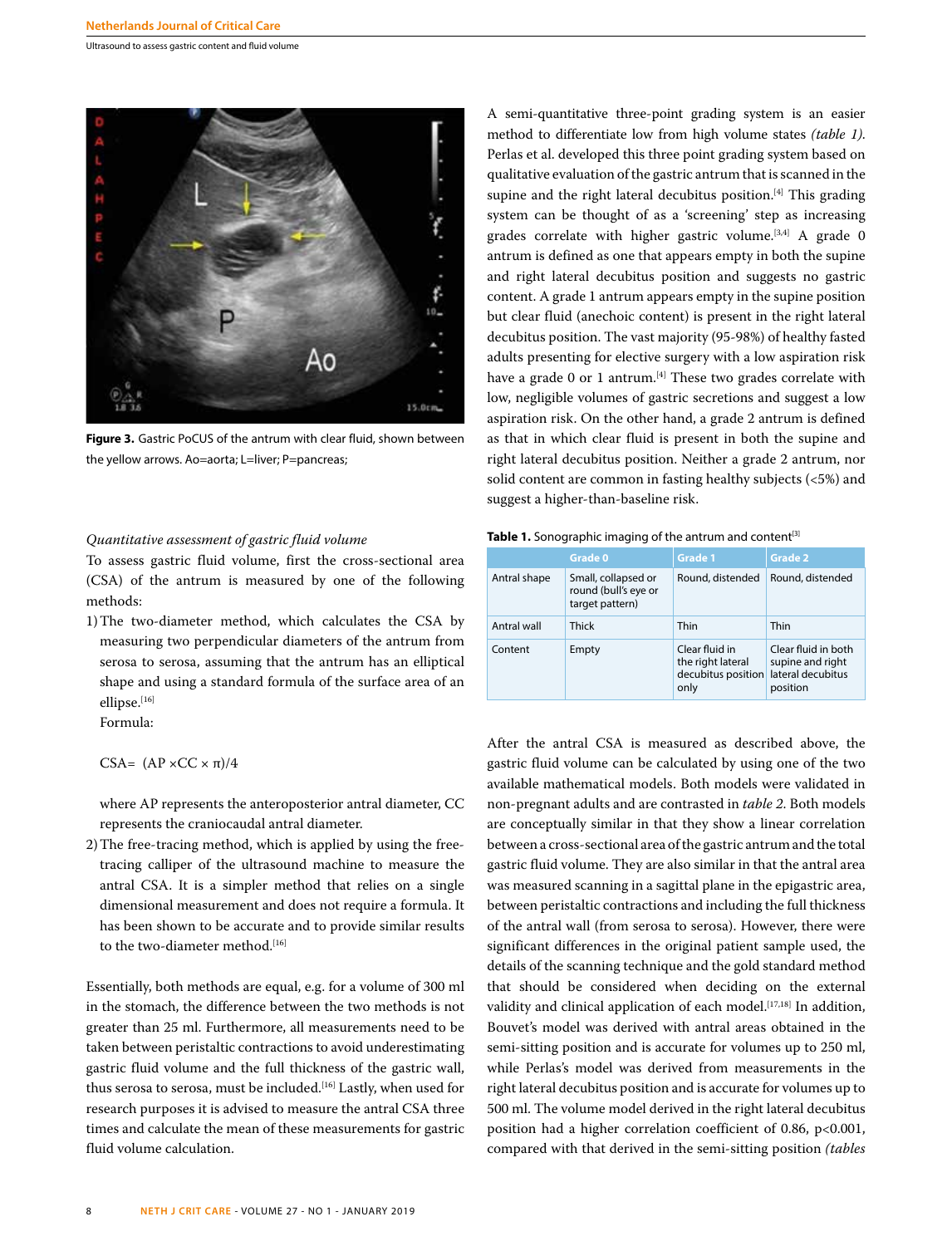*2 and 3)*. Multiple studies have suggested that measuring antral CSA in the right lateral decubitus position had the strongest correlation with gastric fluid volume.<sup>[19-21]</sup>

|  | Table 2. Current models for gastric volume assessment |
|--|-------------------------------------------------------|
|--|-------------------------------------------------------|

| <b>Author</b>                                                           | Perlas et al.(18)                                                                     | <b>Bouvet et al.(22)</b>                                                                                                                                                               |
|-------------------------------------------------------------------------|---------------------------------------------------------------------------------------|----------------------------------------------------------------------------------------------------------------------------------------------------------------------------------------|
| Model                                                                   | GV(ml)= 27.0+14.6 x right<br>lateral CSA (cm <sup>2</sup> ) – 1.28 $x$<br>age (years) | $GV(ml) = -215+57 \log CSA$<br>$(mm2) - 0.78$ age (years)<br>$-0.16$ height (cm) $-0.25$<br>weight $(kq) - 0.80$ ASA + 16<br>ml (emergency) + 10 mL (if<br>antacid prophylaxis 100 ml) |
| Scanning plane                                                          | Sagittal                                                                              | Sagittal                                                                                                                                                                               |
| Patient position                                                        | Right lateral decubitus                                                               | Semi-sitting                                                                                                                                                                           |
| Patient population                                                      | Non-pregnant adults (both<br>obese and non-obese)                                     | Non-pregnant adults with a<br>BMI < 31 kg/ $m2$                                                                                                                                        |
| Correlation<br>coefficient                                              | 0.86                                                                                  | 0.72                                                                                                                                                                                   |
| Minimum<br>threshold of gastric<br>volume increasing<br>aspiration risk | $>1.5$ ml/kg <sup>-1</sup>                                                            | $>0.8$ ml/kg <sup>-1</sup>                                                                                                                                                             |
| Maximum<br>predicted volume<br>(m <sub>l</sub> )                        | $0 - 500$                                                                             | $0 - 250$                                                                                                                                                                              |
| Reference standard                                                      | Gastroscopy                                                                           | Nasogastric suctioning                                                                                                                                                                 |

GV=gastric volume, ASA=America Society of Anesthesiologists Physical Status Classification

## *Accuracy of gastric PoCUS to assess gastric fluid volume*

In 180 preoperative elective and emergency surgery patients, Bouvet`s mathematical model measured gastric fluid volume in the semi-sitting position and was compared with blind nasogastric aspiration as reference standard.<sup>[22]</sup> They were able to determine an at-risk stomach with an area under the curve of 0.90 (95% CI,  $p = 0.0001$ ). Perlas's mathematical model was developed in 108 patients undergoing upper gastrointestinal endoscopy. A mean difference or 'bias' of only 6 ml of gastric volume between the predicted and measured volumes was found.[18] This model was further validated in a sample of severely obese subjects (BMI >40 kg/  $m^2$ ).<sup>[17]</sup> Although there are valid methods to measure fluid volume, there is uncertainty when it comes to differentiating a low risk versus a high risk stomach depending on the cut-off values. The two authors use different conceptual frameworks in the interpretation of the findings. Previous animal experiments conducted in rhesus monkeys concluded that >0.8 ml/ kg of acid (equivalent to 50 ml in an average human adult) directly instilled into the tracheas of rhesus monkeys were more likely to result in lung injury than smaller volumes.[22-25] Based on these animal studies Bouvet suggests that any volume >0.8 ml/ kg (or an antral CSA >340 mm2 in non-pregnant and 380 mm2 in pregnant subjects) should be considered a marker of 'at-risk stomach'.<sup>[22,23]</sup> On the other hand, for similar volumes of fluid in the stomach to pose a risk of aspiration, the stomach would have to empty completely

and all its contents enter the trachea. Not only is this an unlikely scenario but extrapolating these values to volumes of gastric content does not seem to be supported by contemporary human data which suggests that volumes of up to about 1.5 ml/ kg (approximately 100-110 ml in the average adult) are normal and common in healthy fasted individuals with a low risk of aspiration.[22,23,25] Based on these contemporary human data, Perlas suggests using a threshold of 1.5 ml/ kg (or antral CSA of 9-10 cm2 ) to differentiate a low-volume state compatible with baseline gastric secretions from a higher-than-baseline volume and risk.[18,23] In summary, it can be concluded that gastric PoCUS can accurately predict gastric volume, but a threshold of volume that increases aspiration risk is still controversial and a matter of debate *(table 2)*[23-25].

An algorithm for clinical application of gastric PoCUS and aspiration risk assessment is presented in *figure 4*.



**Figure 4**. Suggested clinical algorithm for gastric PoCUS and aspiration risk assessment. Modified from www.gastricultrasound.org with permission

## *Morbidly obese patients*

Two studies, including a total of 98 patients, were conducted in severely obese patients.<sup>[17,26]</sup> In a prospective cohort study, the antrum was graded in 53 out of 60 fasted severely obese surgical patients (88.3%, 95 CI, 0.77-0.95). Twenty-one patients (39.6%) presented a grade 0 antrum, 29 patients (54.7%) presented a grade 1 antrum and 3 patients (5.7%) presented a grade 2 antrum. Furthermore, increasing antral grade was significantly associated with larger CSA in the right lateral decubitus position and higher predicted gastric fluid volume (p<0.0001). Comparing these results with data from non-obese patients, the authors concluded that severely obese patients presented with larger CSA and larger baseline volumes but there was no difference between groups in ml/kg (p<0.0001).<sup>[26]</sup> In 38 severely obese patients, the gastric fluid volume calculated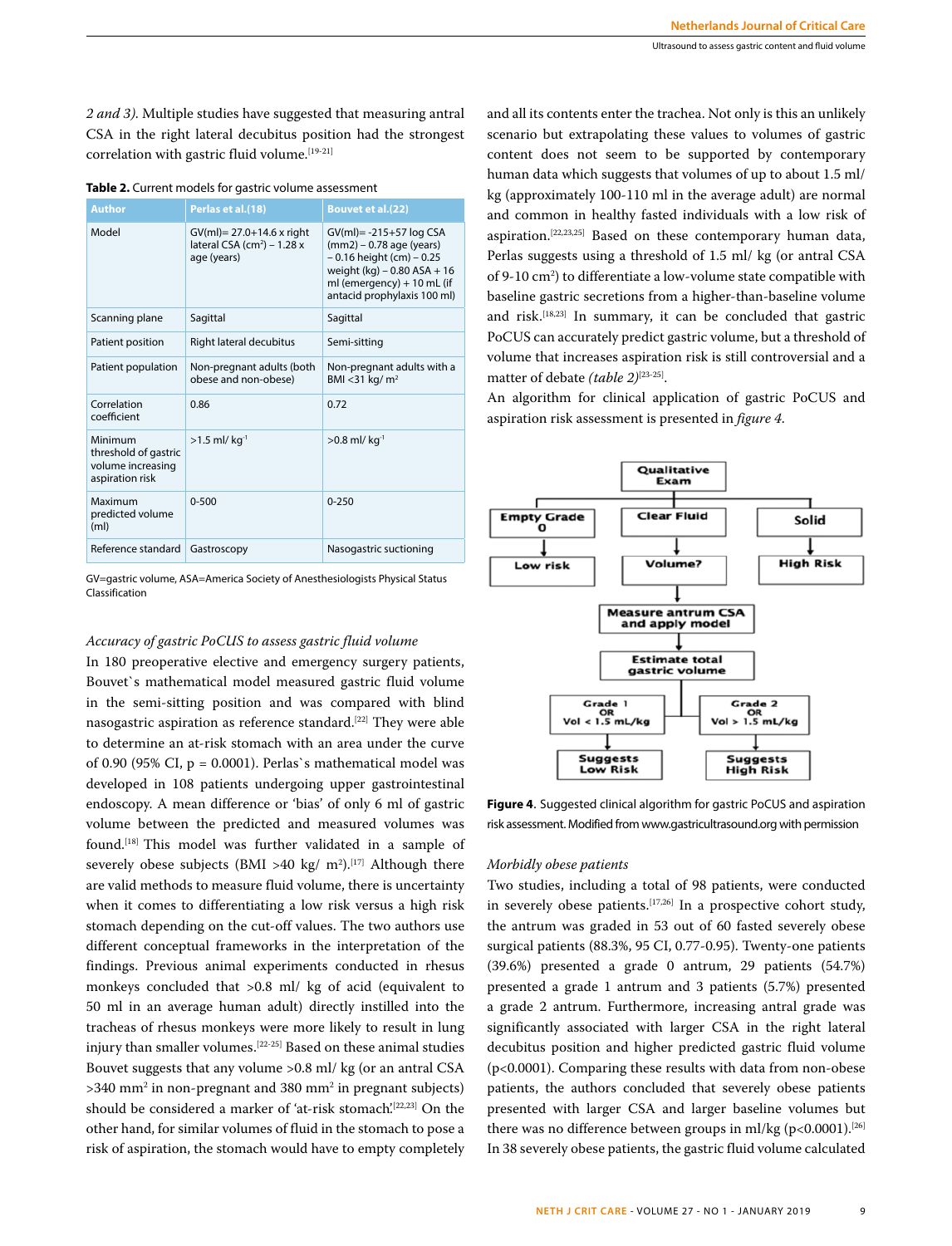Ultrasound to assess gastric content and fluid volume

based on measurements of the antral CSA after fluid ingestion strongly correlated with the measured gastric fluid volumes by endoscopic suctioning. These gastric fluid volumes were calculated by using Perlas`s mathematical model and showed to be quite accurate, with a concordance correlation coefficient of 0.82 and Pearson`s correlation coefficient of 0.86, respectively. A mean difference of 35 ml was found between the calculated and suctioned gastric fluid volumes.<sup>[17]</sup> In summary, both studies demonstrated that obese patients presented with significantly larger antral CSAs at baseline corresponding to higher gastric fluid volumes in fasted states. Nevertheless, the fasting gastric fluid volume per unit body weight remained within the range of physiological gastric secretions  $(\leq 1.5 \text{ml}/ \text{kg}^{-1})$ .<sup>[17,26]</sup>

#### *Obstetric patients*

Three studies, including a total of 193 patients, were conducted in pregnant women.<sup>[27-29]</sup> A prospective cohort study analysing 73 labouring pregnant women showed that a grade 0 antrum with the parturient in the supine position significantly correlated with an antral CSA cut-off value <381 mm2 with a sensitivity of 81%, specificity of 76%, negative predictive value of 80%, positive predictive value of 76% and area under the curve 0.85. Thirtyfour patients (46.6%) had antral  $\text{CSA} < 381 \text{ mm}^2$  and 23 (67%) of these 34 patients had a fasting duration for solids of more than 8 hours, whereas 25 patients out of 35 (71%) with an antral CSA >381 mm2 had a fasting duration for solids less than 8 hours (p=0.002). However, no statistically significant relationship was found between clear liquid fasting and antral status.[27] Another prospective cohort study conducted in 60 labouring pregnant women, was able to measure an antral CSA >320 mm2 in 29 out of 58 parturients (50%) at epidural insertion and in 7 out of 52 patients (13%) at full cervical dilatation in the supine position after a median duration of fasting of 6 hours for liquids and 14 hours for solids. The median CSA at epidural insertion was 319 mm2 and decreased to 203 mm2 at full cervical dilatation meaning that gastric motility persisted during labour and only 13% of the parturients presented significant gastric content at the end of the first stage of labour, before delivery.[28] Furthermore, in non-labouring third trimester pregnant women the measured antral CSA in the right lateral decubitus position significantly correlated with the ingested volume with a Spearman rank correlation of 0.7; p<0.0001. A predictive mathematical model  $\text{(volume(ml)} = -327.1 + 215.2 \times \log (\text{CSA in cm}^2) \text{ to estimate})$ gastric volume in pregnant women was developed and showed that a cut-off value of  $9.6 \, \text{cm}^2$  in the right lateral decubitus position correlated with ingested volumes  $\geq$ 1.5ml/ kg<sup>-1</sup> with a sensitivity of 80%, specificity of 66.7% and an area under the curve of 0.82.<sup>[29]</sup>

# *Preoperative gastric PoCUS to guide anaesthetic management* Fasting guidelines apply to healthy individuals for elective surgery but can fall short in emergency situations or patients

with comorbidities that affect gastric emptying. This was shown in a retrospective cohort study on baseline gastric content in 538 fasted elective surgical patients, where gastric PoCUS detected a full stomach in 32 patients (6.2%). Nine of these patients (1.7%) had solid gastric content and 23 (4.5%) had a volume of clear fluid  $>1.5$  ml/ kg<sup>-1</sup>. Three of these 9 patients had risk factors for delayed gastric emptying.<sup>[8]</sup> In two studies in elective surgical patients who had been non-compliant to fasting guidelines, gastric PoCUS changed aspiration risk assessment and anaesthetic management in 27 out of 38 (70%) and 24 out of 37 (65%), respectively.<sup>[30,31]</sup>

## *Critically ill patients*

Two studies were performed in critically ill patients.<sup>[6,32]</sup> In 55 critically ill patients ultrasonographic measurement of the antral CSA was compared with computed tomography as reference standard. Gastric PoCUS was able to diagnose an at-risk stomach, defined as a gastric fluid volume >0.8 ml/ kg, with an area under the curve of 0.799. This correlated with a cut-off value of 360 mm<sup>2</sup> with a sensitivity of 76% and a specificity of 78%.<sup>[6]</sup> Another small study in 19 enterally fed critically ill patients found that the antral CSA using the inferior vena cava or aorta as a landmark correlated with aspirated gastric residual volume,  $R^2$  =0.92 and  $R^2$  $=0.86$  (p<0.0001 for both), respectively.<sup>[32]</sup>

#### *Gastric PoCUS as a versatile tool*

Next to the fact that gastric PoCUS can accurately predict aspiration risk in different patient populations, it is also a versatile tool. Recent reports suggest that ultrasonography provides good diagnostic accuracy estimates in confirming appropriate nasogastric tube placement (NGT) in critically ill patients.[33,34] In 92.8% of 56 mechanically ventilated ICU patients they were able to visualise passage of the NGT through the oesophagus with real time ultrasonography.<sup>[33]</sup> Gastric PoCUS verified NGT insertion in patients with low consciousness in an emergency medical centre with a positive predictive value of 97.4% and negative predictive value of 25%.[34] However, a recent Cochrane analysis of 10 studies with 545 participants concluded that due to limited evidence gastric PoCUS does not have sufficient accuracy as a single test to confirm NGT insertion.[35] Further research needs to be conducted in larger groups of patients. Furthermore, one study showed that bedside ultrasound can measure gastric residual volume and guide enteral nutrition in neurosurgical patients.[36]

## *Is gastric ultrasound feasible, reproducible and easy to learn?*

In healthy volunteers, feasibility of ultrasound imaging of the antrum was 100%.[14,15,37,38] In different patient populations, such as critically ill patients, severely obese subjects, parturients or patients undergoing emergency surgery, the gastric antrum was identified in 90-100%, although the number of studies and patients is limited *(table 3)*<sup>(3)</sup>.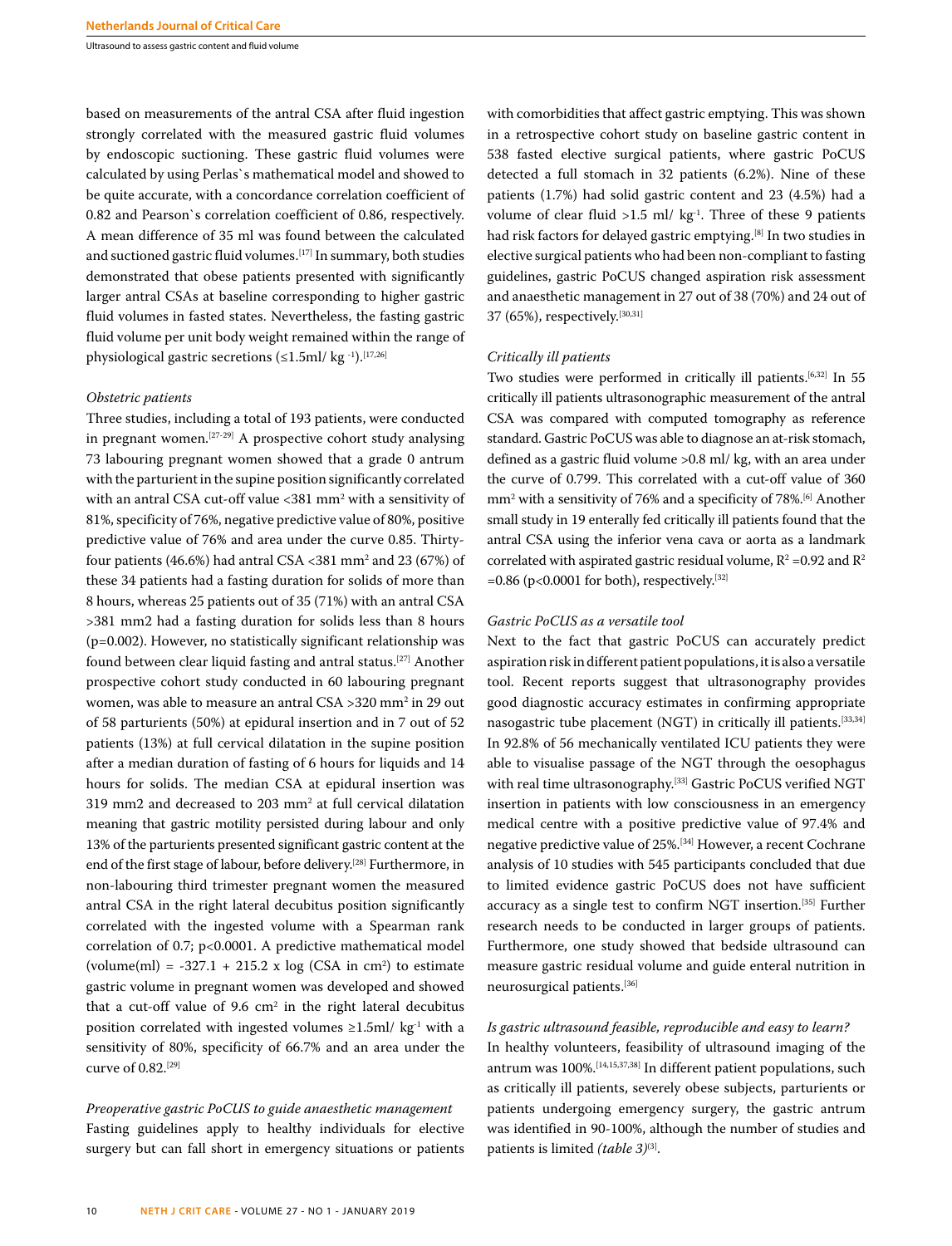**Table 3.** Studies conducted on feasibility and/or accuracy in different patient populations

| $SP =$ supine position; RLD = right lateral decubitus position; NA = not applicable; CSA = cross-sectional area; BMI = body mass index; |  |  |
|-----------------------------------------------------------------------------------------------------------------------------------------|--|--|
|-----------------------------------------------------------------------------------------------------------------------------------------|--|--|

| Author                       | Year | <b>Study design</b>                                                                  | <b>Study population</b>                                                         | <b>Patient</b><br>position | <b>Reference</b><br>standard | <b>Mathematical</b><br>model                                   | <b>Antral CSA: at-</b><br><b>risk stomach</b> | <b>Accuracy</b>                                                         | Feasibility (%)                  |
|------------------------------|------|--------------------------------------------------------------------------------------|---------------------------------------------------------------------------------|----------------------------|------------------------------|----------------------------------------------------------------|-----------------------------------------------|-------------------------------------------------------------------------|----------------------------------|
| Perlas et<br>al.(19)         | 2009 | Phase 1: qualitative<br>assessment<br>Phase II: development<br>of quantitative model | Phase 1: healthy<br>volunteers (n=18)<br>Phase II: healthy<br>volunteers (n=36) | SP and<br><b>RLD</b>       | Ingested<br>volume           | Perlas                                                         | 24 $cm2$                                      | 0.82 CC                                                                 | 100                              |
| Cubillos et<br>al.(14)       | 2012 | Observational study                                                                  | Healthy volunteers<br>$(n=6)$                                                   | <b>RLD</b>                 | <b>NA</b>                    | ---                                                            | ---                                           | ---                                                                     | 100                              |
| Kruisselbrink<br>et al. (38) | 2018 | Prospective randomi-<br>sed study                                                    | Healthy volunteers<br>$(n=40)$                                                  | <b>RLD</b>                 | <b>NA</b>                    | Perlas                                                         | ---                                           | 100% sensi-<br>tivity/ 97.5<br>specificity                              | 100                              |
| Perlas et al.<br>(18)        | 2013 | <b>Blind interventional</b><br>study                                                 | <b>Patients</b><br>undergoing upper<br>qastrointestinal<br>endoscopy (n=108)    | <b>RLD</b>                 | Gastroscopy                  | Perlas                                                         | ---                                           | 0.86 CC                                                                 | $\overline{\phantom{a}}$         |
| Van de Putte<br>et al. (26)  | 2014 | Prospective cohort<br>study                                                          | Severely obese<br>patients (n=60)<br>(BMI range 35-69<br>kg/m <sup>2</sup>      | SP and<br><b>RLD</b>       | Historical<br>data           | Perlas                                                         | 12.1 $cm2$<br>(RLD)                           | ---                                                                     | 90% in SP/95%<br>in RLD position |
| Kruisselbrink<br>et al. (17) | 2017 | <b>Blind experimental</b><br>study                                                   | Severely obese<br>patients (n=38)<br>(BMI > 35kg/m <sup>2</sup> )               | SP and<br><b>RLD</b>       | Endoscopic<br>suctioning     | Perlas                                                         | $14 \text{ cm}^2$                             | 0.82 CC                                                                 | 95                               |
| Bataille et al.<br>(28)      | 2014 | Prospective cohort<br>study                                                          | Labouring pregnant<br>women                                                     | SP                         | <b>NA</b>                    | ---                                                            | $---$                                         | ---                                                                     | 96%                              |
| Arzola et<br>al.(29)         | 2018 | Randomised control-<br>led trial                                                     | Non-labouring third<br>trimester pregnant<br>women $(n=60)$                     | SP and<br><b>RLD</b>       | Ingested<br>volume           | $Volume(ml) =$<br>$-327.1 + 215.2$<br>x log (CSA in<br>$cm2$ ) | 9.6 $cm2$                                     | 0.7 <sub>CC</sub>                                                       | 95                               |
| Bouvet et al.<br>(22)        | 2011 | Observational study                                                                  | Elective or<br>emergency surgery<br>patients (n=180)                            | SP                         | Nasogastric<br>suctioning    | Bouvet                                                         | $3.4 \text{ cm}^2$                            | 0.72 CC                                                                 | 98                               |
| Hamada et<br>al. (6)         | 2014 | Prospective cross-sec-<br>tional study                                               | ICU patients (n=55)                                                             | SP                         | CT-abdomen Perlas            |                                                                | $3.6$ cm <sup>2</sup>                         | 76% sensitivity/ 95<br>78% specificity                                  |                                  |
| Sharma et<br>al.(32)         | 2017 | Prospective cohort<br>study                                                          | ICU patients (n=19)                                                             | SP                         | Aspirated<br>volume          | $\overline{\phantom{a}}$                                       | ---                                           | R <sup>2</sup> 0.92 (IVC<br>landmark)<br>$R^2$ 0.86 (aorta<br>landmark) | ---                              |

ICU = intensive care unit; CC = correlation coefficient; IVC = inferior vena cava

Two studies investigated the reproducibility of the use of gastric PoCUS.<sup>[6,16]</sup> Repeatability (within observer) and reproducibility (between observers) on ultrasound measurements in healthy volunteers showed an overall interrater reliability with an intraclass correlation coefficient (ICC) of 0.96 and intrarater reliability with an ICC range of 0.96-0.99 among three sonographers. The median absolute difference from measured mean values was 9.5 ml. This value is acceptable within the margins of error, given that fasted individuals have a baseline gastric fluid volume of up to approximately 1.5 ml/ kg, e.g. approximately 100 ml for the average adult.<sup>[16]</sup> Another study also showed a good reproducibility between observers of ultrasound antral CSA measurements in critically ill patients with an ICC of 0.97, CI 95% 0.96-0.99.[6]

One study evaluated the learning curves of gastric PoCUS.<sup>[39]</sup> They concluded that an average of 24 and 33 consecutive measurements are required to achieve competence with an

accuracy rate of 90% and 95%, respectively. However, the physicians who performed the ultrasound examination were all anaesthesiologists with previous experience in ultrasound for other non-gastric diagnostic and interventional applications. This could have influenced the learning curve.<sup>[39]</sup>

In summary, the available data suggest that the feasibility, reproducibility and the learning curve of gastric PoCUS are excellent, but evidence is still limited.

### **Limitations**

Although gastric PoCUS offers many advantages and can potentially prevent devastating complications, it has some limitations. For instance, as for every PoCUS exam, there is the chance of variability between observers. Modest tilting of the probe is sometimes necessary for optimal imaging but can result in oblique images of the antrum causing an overestimation of the antral CSA and thereby gastric fluid volume. This can create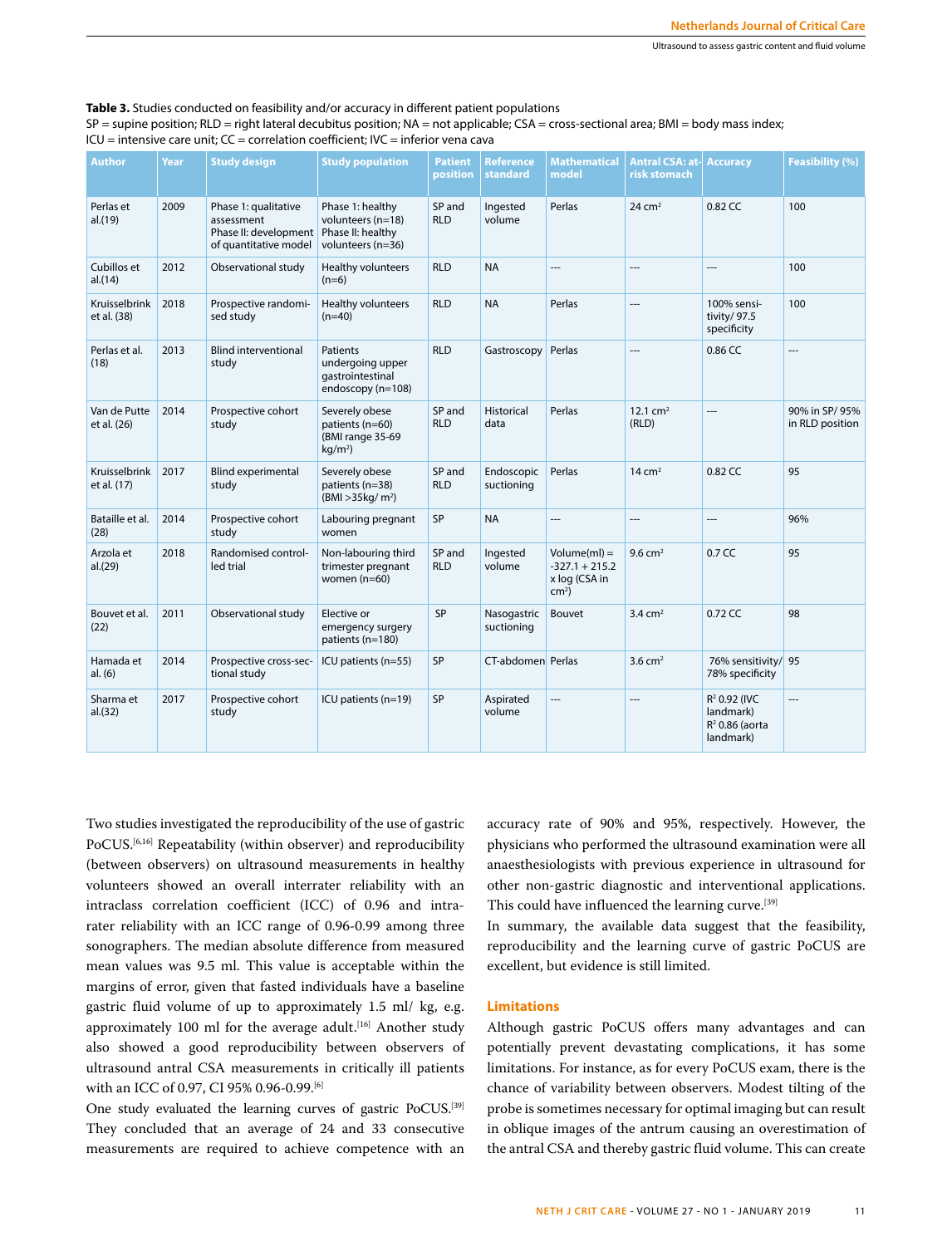Ultrasound to assess gastric content and fluid volume

a false image of an at-risk stomach. However, closely following a standardised scanning technique as previously described and a rigorous method of measurement can minimise inter-observer variability and increase accuracy and reliability.[18]

While most studies used a gastric fluid volume of >1.5 ml/ kg or 100 ml in the average adult as indicative of an 'at-risk' stomach, this threshold remains controversial and is a matter of debate and further research.<sup>[23]</sup>

Also, all studies to date have excluded patients with pre-existing abnormal anatomy of the upper gastrointestinal tract, e.g. hiatus hernia, previous oesophageal or gastric surgery, meaning that there are no data on predicting aspiration risk for these groups of patients when using gastric PoCUS.

In addition, there is no perfect gold standard to compare the ultrasound measurements with. Some studies compared ultrasound measurements with either CT abdomen, gastric suctioning or upper gastrointestinal endoscopy.<sup>[6, 18, 22]</sup> However, under direct visualisation with endoscopy most of the gastric contents can be suctioned and compared with the measured gastric fluid volume. Therefore, endoscopy can be considered a gold standard.

Furthermore, it is important to remember that most studies focused their findings on surrogate markers instead of clinical outcome.[13] Lastly, and most importantly, it is a very difficult task to accurately measure gastric fluid volume in the right lateral decubitus position in an ICU patient.

## **Future perspectives**

PoCUS of the gastric antrum has a lot of potential to become a standard bedside tool to evaluate aspiration risk for anaesthesiologists and ICU physicians. Nevertheless, it needs further validation in larger and specific patient populations, such as critically ill patients, parturients and the elderly. Also, further research is needed in ICU patients to determine a cut-off value in the supine or semi-recumbent position that correlates with an at-risk stomach and if it is able to measure gastric residual volume in enterally fed patients. In addition, analysing the existing data through a meta-analysis can determine which threshold of gastric volume increases the risk of aspiration in humans. After that it may be implemented in guidelines as a mandatory bedside tool before intubation. Lastly, novel techniques such as artificial intelligence to automatise measurements, and 3D and 4D ultrasound may play a future role in further refining this technique.

## **Conclusion**

Gastric PoCUS is a promising diagnostic tool for standard assessment of gastric content and total gastric fluid volume in patients before intubation, especially in patients at risk of aspiration, such as critically ill and emergency surgery patients. Gastric PoCUS is highly feasible in a variety of patient populations, such as critically ill, elective or emergency surgery,

severely obese and pregnant patients. Limitations are that the current evidence is limited due to the small sample size of studies and effects on outcome have not been studied.

#### **Disclosures**

All authors declare no conflict of interest. No funding or financial support was received.

#### **References**

- 1. Leroy O, Vandenbussche C, Coffinier C, et al. Community-acquired aspiration pneumonia in intensive care units. Epidemiological and prognosis data. Am J Respir Crit Care Med. 1997;156:1922-9.
- 2. Kao KC, Hu HC, Hsieh MJ, Tsai YH, Huang CC. Comparison of community-acquired, hospital-acquired, and intensive care unit-acquired acute respiratory distress syndrome: a prospective observational cohort study. Crit Care. 2015;19:384.
- 3. Van de Putte P, Perlas A. Ultrasound assessment of gastric content and volume. Br J Anaesth. 2014;113:12-22.
- 4. Perlas A, Davis L, Khan M, Mitsakakis N, Chan VW. Gastric sonography in the fasted surgical patient: a prospective descriptive study. Anesth Analg. 2011;113:93-7.
- 5. Cook T, Woodall N, Frerk C. 4th National Audit Project of The Royal College of Anaesthetists and The Difficult Airway Society. Major complications of airway management in the United Kingdom. Br J Anaesth. 2011;106:632-42.
- 6. Hamada SR, Garcon P, Ronot M, Kerever S, Paugam-Burtz C, Mantz J. Ultrasound assessment of gastric volume in critically ill patients. Intensive Care Med. 2014;40:965-72.
- 7. Marik PE. Aspiration pneumonitis and aspiration pneumonia. N Engl J Med. 2001;344:665-71.
- 8. Van de Putte P, Vernieuwe L, Jerjir A, Verschueren L, Tacken M, Perlas A. When fasted is not empty: a retrospective cohort study of gastric content in fasted surgical patients. Br J Anaesth. 2017;118:363-71.
- 9. Moreira TV, McQuiggan M. Methods for the assessment of gastric emptying in critically ill, enterally fed adults. Nutr Clin Pract. 2009;24:261-73.
- 10. Bosch F, Tuinman PR. The golden age of ultrasound is only just beginning. Neth J Crit Care. 2018;26:56-7.
- 11. Haaksma ME, Atmowihardjo L, Heunks L, Spoelstra-de Man A, Tuinman PR. Ultrasound imaging of the diaphragm: facts and future. A guide for the bedside clinician. Neth J Crit Care. 2018;26:58-63.
- 12. Lopez Matta JE, Elzo Kraemer CV, van Westerloo DJ. To see or not to see: ultrasound-guided percutaneous tracheostomy. Neth J Crit Care. 2018;26:66-9.
- 13. Perlas A, Arzola C, Van de Putte P. Point-of-care gastric ultrasound and aspiration risk assessment: a narrative review. Can J Anaesth. 2018;65:437-48.
- 14. Cubillos J, Tse C, Chan VW, Perlas A. Bedside ultrasound assessment of gastric content: an observational study. Can J Anaesth. 2012;59:416-23.
- 15. Bisinotto FM, Pansani PL, Silveira LA, et al. Qualitative and quantitative ultrasound assessment of gastric content. Revista da Associacao Medica Brasileira. 2017;63:134-41.
- 16. Kruisselbrink R, Arzola C, Endersby R, Tse C, Chan V, Perlas A. Intra- and interrater reliability of ultrasound assessment of gastric volume. Anesthesiology. 2014;121:46-51.
- 17. Kruisselbrink R, Arzola C, Jackson T, Okrainec A, Chan V, Perlas A. Ultrasound assessment of gastric volume in severely obese individuals: a validation study. Br J Anaesth. 2017;118:77-82.
- 18. Perlas A, Mitsakakis N, Liu L, et al. Validation of a mathematical model for ultrasound assessment of gastric volume by gastroscopic examination. Anesth Analg. 2013;116:357-63.
- 19. Perlas A, Chan VW, Lupu CM, Mitsakakis N, Hanbidge A. Ultrasound assessment of gastric content and volume. Anesthesiology. 2009;111:82-9.
- 20. Tomomasa T, Tabata M, Nako Y, Kaneko H, Morikawa A. Ultrasonographic assessment of intragastric volume in neonates: factors affecting the relationship between intragastric volume and antral cross-sectional area. Pediatr Radiol. 1996;26:815-20.
- 21. Schmitz A, Schmidt AR, Buehler PK, Schraner T, Fruhauf M, Weiss M, et al. Gastric ultrasound as a preoperative bedside test for residual gastric contents volume in children. Paediatr Anaesth. 2016;26:1157-64.
- 22. Bouvet L, Mazoit JX, Chassard D, Allaouchiche B, Boselli E, Benhamou D. Clinical assessment of the ultrasonographic measurement of antral area for estimating preoperative gastric content and volume. Anesthesiology. 2011;114:1086-92.
- 23. Van de Putte P, Perlas A. The link between gastric volume and aspiration risk. In search of the Holy Grail? Anaesthesia. 2018;73:274-9.
- 24. Raidoo DM, Rocke DA, Brock-Utne JG, Marszalek A, Engelbrecht HE. Critical volume for pulmonary acid aspiration: reappraisal in a primate model. Br J Anaesth. 1990;65:248-50.